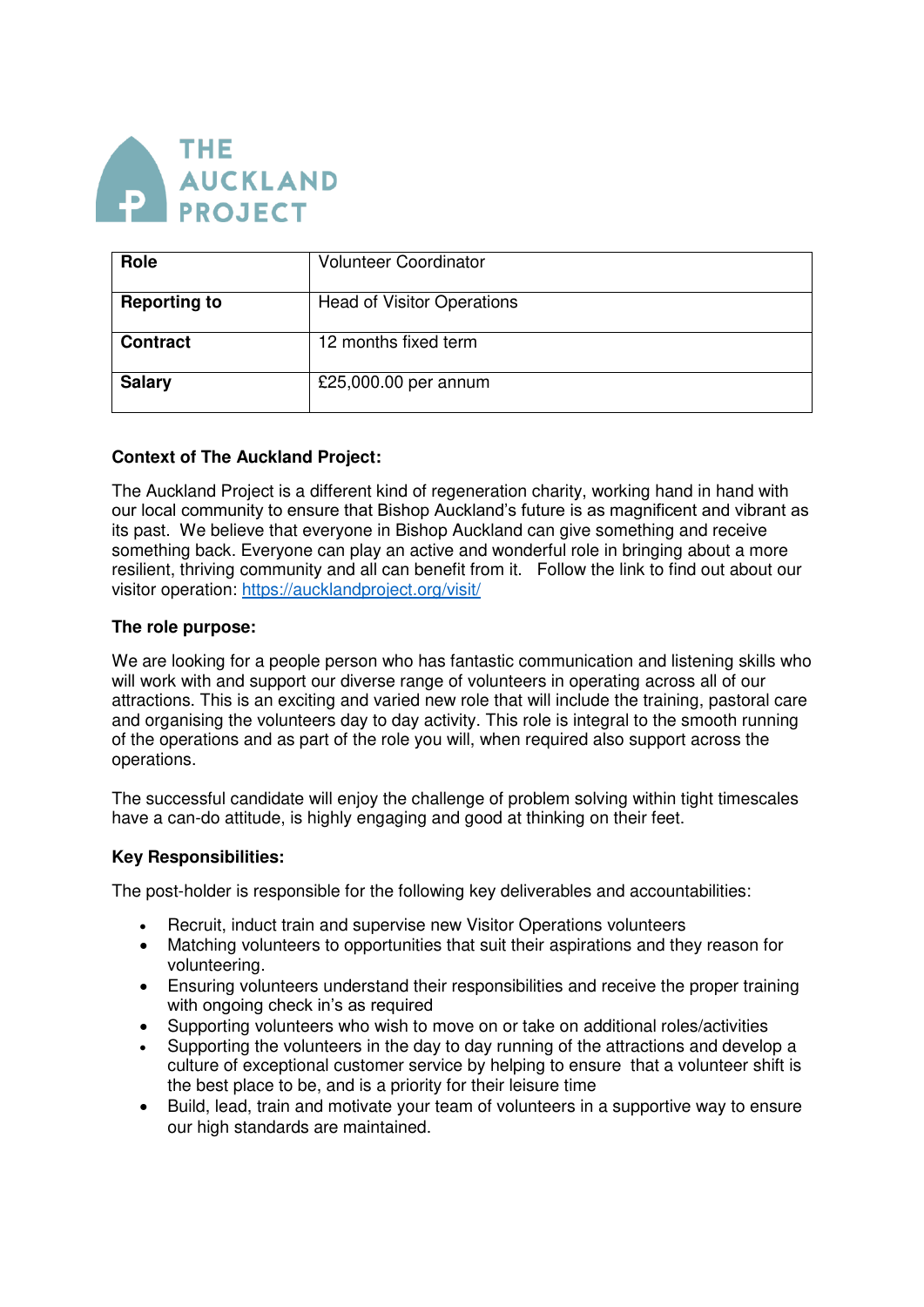- With the direction and support of the Head of Volunteering transition Better Impact Volunteer Management System to the Enterprise version
- Ensure that Better Impact is maintained with up to date volunteer information, scheduling etc ensuring that volunteers are supported to manage their 'Volunteer Page'
- Ensuring communications with Visitor Operations volunteers are current using appropriate methods as required.
- Working with Visitor Operations Supervisors to ensure that all venues are sufficiently resourced.
- Ensure that safety and security procedures are adopted and adhered to by volunteers and staff
- Welcome visitors and deal with customer enquiries and escalated complaints.
- Organising training and leading on-the-job training.
- Act as ad-hoc cover for breaks and rota gaps at short notice.
- Support with team briefings and collaborate with other team supervisors to support the development of our staff and volunteers.
- Be responsible for the rostering of staff recording of staff hours, and using Better Impact reporting to understand volunteer schedules
- Act in a timely and appropriate manner with all email and phone enquiries and complaints.
- Above all, it is essential that you can work flexibly across the seven days of the week including evenings and Bank Holidays and that you have a flexible attitude to supporting our operation and working in different areas of it at short notice. This includes working shifts as a Supervisor and leading the Visitor Operations team (both volunteers and paid staff) from the front.

### **Internal and External Relationships**

- Working collaboratively with colleagues across departments to achieve TAP's organisational objectives
- Maintain excellent relationships with the large team of volunteers and colleagues

## **Health & Safety**

Be committed to good health and safety and access practice, ensuring familiarity and compliance with TAP policies, procedures and guidelines and the health and safety of visitors, staff, volunteers and contractors at all times.

- Working with H&S team, report risks and hazards in the workplace
- Carry out risk assessments
- Lead evacuations and emergency procedures

### **Person Specification:**

|                   | <b>Essential</b>                                                                   | <b>Desirable</b> |
|-------------------|------------------------------------------------------------------------------------|------------------|
| <b>Experience</b> | An understanding and commitment<br>to the Auckland Project and its<br>core purpose |                  |